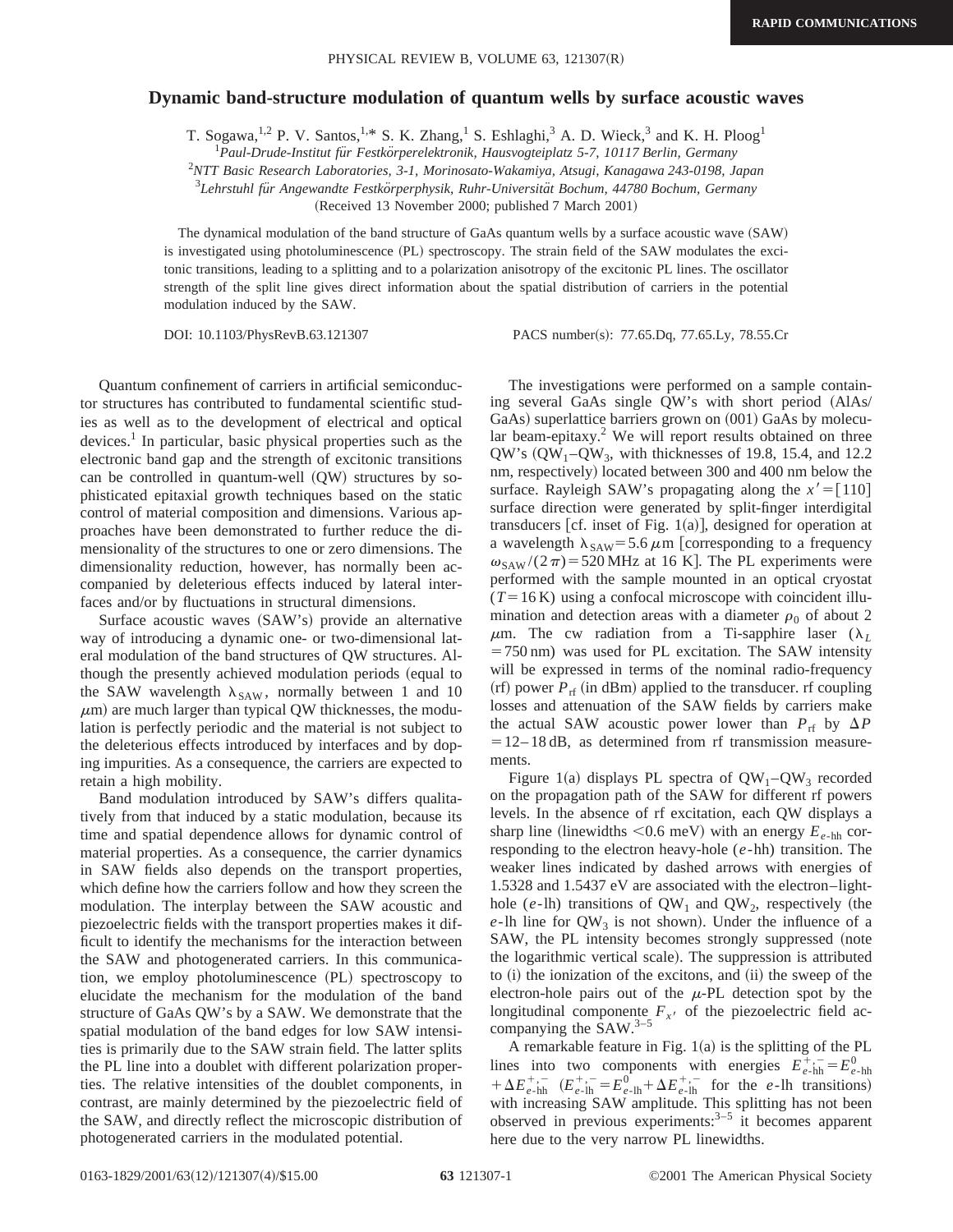

FIG. 1. Photoluminescence spectra of  $QW_1-QW_3$  recorded at 16 K (a) on the free sample surface, and (b) over the semitransparent metal stripe (cf. inset), for different rf power levels applied to the SAW transducer. The dashed arrows indicate the  $e$ -lh transitions for  $QW_1$  and

 $QW<sub>2</sub>$  in the absence of rf excitation (thick

A Rayleigh SAW possesses, in addition to the strain field, a piezoelectric field with longitudinal  $(F_x / ||x')$  and transverse  $(F_z||z)$  components. In order to determine their contribution to the splittings, PL spectra were also recorded on a stripe of semitransparent nickel-chromium film deposited on the SAW propagation path, as is illustrated in the inset of Fig.  $1(b)$ . Since the QW's are located close to the surface, the thin metal film effectively short circuits the longitudinal component  $F_{x}$ <sup>*i*</sup> and also modifies  $F_z$ .<sup>4</sup> The SAW strain field, however, remains practically undisturbed by the metal. The integrated intensity of the PL lines measured under these conditions  $[Fig. 1(b)]$  shows no appreciable suppression under a SAW. The splitting, however, remains approximately the same as in Fig.  $1(a)$ , thus indicating that it is not associated with the SAW piezoelectric field.

We attribute the PL splitting to the dynamic modulation of the electronic transition energies induced by the strain accompanying the SAW. In order to demonstrate this point, we calculated the energy shifts of the electron  $(\Delta E_e)$ , heavyhole ( $\Delta E_{hh}$ ), and light-hole ( $\Delta E_{lh}$ ) bands induced by the strain. The calculations proceeded in two steps. First, the displacement field of the Rayleigh wave with components  $u_{x}(x', z)$  and  $u_z(x', z)$  along the  $x' = [110]$  and  $z = [001]$ directions, respectively, were determined following the procedure described in Ref. 6 by neglecting the differences between the acoustic properties of GaAs and AlAs. In the second step, the strain field obtained from the previous calculations was used to determine the energy shifts of the electronic states. The modulation of the lowest conduction band was determined from the hydrostatic component of the strain field using a band deformation potential *a*  $=$  -8.6 eV.<sup>7</sup> In order to determine the modulation of the upper valence bands, we solved the Pikus-Bir effective strain Hamiltonian<sup>8</sup>  $\mathcal{H}_{PB}$  within the multiplet  $|J=\frac{3}{2}, m_j=\pm \frac{3}{2}, \pm \frac{1}{2} \rangle$  by simultaneously including the hh-lh energy splitting induced by the QW confinement. Band deformation potentials  $a=0.4$  eV,  $b=-2.0$  eV, and *d*  $=$  -5.4 eV were used for the valence band.<sup>7</sup> For the small strains induced by the SAWs (of the order of  $10^{-4}$ ), the shifts of the band edges were found to be approximately the same for all QW's.

Figure  $2(a)$  displays spatial profiles of the strain-induced shifts of the band edges plotted as a function of the phase  $\phi = k_{SAW}x' - \omega_{SAW}t$ , where  $k_{SAW} \equiv 2\pi/\lambda_{SAW}$ . The calculations were performed for  $QW_3$  for a SAW with a linear power density  $P_l = 8.3$  W/m, where  $P_l$  denotes the ratio between the acoustic power and the width *w* of the SAW beam. The larger *e*-hh and *e*-lh transition energies at  $\phi = \pi/4$  coincide with the position of maximum convex surface curva-

curves).



FIG. 2. (a) Strain-induced modulation  $\Delta E_i$  of the electron (*i*  $=$ *e*), heavy hole (*i*=hh), and light hole (*i*=*e*) energy levels of  $QW_3$ , and (b) the piezoelectric potential  $\Phi$  (triangles) and vertical component of the piezoelectric field  $F<sub>z</sub>$  (dots) induced by a SAW with  $P_1 = 8.3$  W/m as a function of the phase angle  $\phi$ . The shifts in (a) are added to the corresponding confinement energies  $E_i$  relative to the band edges of bulk GaAs.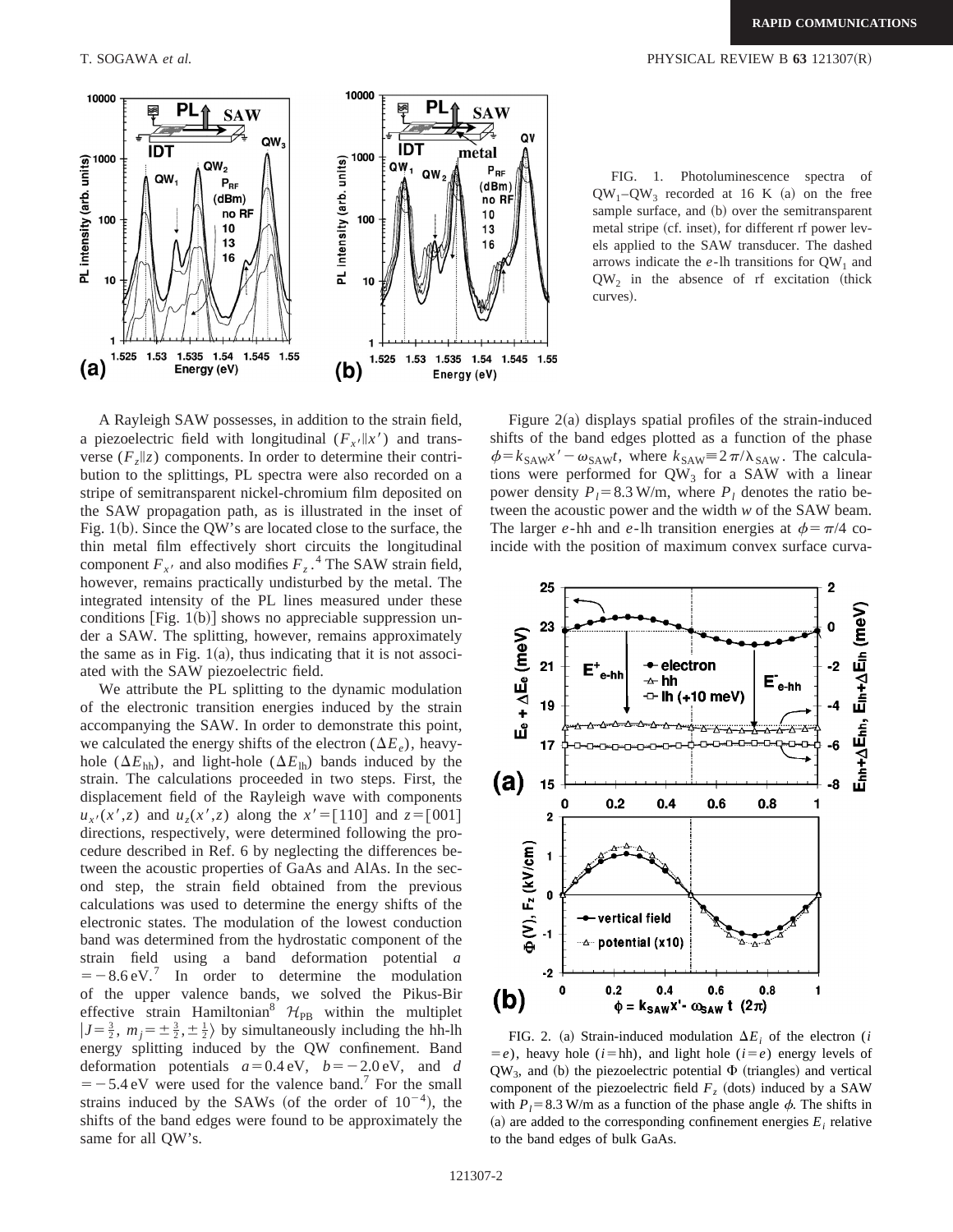

FIG. 3. Energy shifts  $E_{e-\text{hh}}^{\pm}$  and  $E_{e-\text{lh}}^{\pm}$  of the heavy- and light-hole transitions, respectively, for  $QW_1 - QW_3$  as a function of the rf power applied to the transducer (symbols). The solid and dashed lines display the calculated splittings of the heavy and light-hole levels.

ture and maximum compressive hydrostatic strain.

During a cw PL measurement, the energy of the *e*-hh transition vary approximately sinusodially under the detection spot (with diameter  $\langle \lambda_{\text{SAW}} \rangle$  around the average value  $E_{e-\text{hh}}^0$  according to  $E_{e-\text{hh}} = E_{e-\text{hh}}^0 + \Delta E_{e-\text{hh}}^0 \sin(\omega_{\text{SAW}} t)$ . Here  $\Delta E_{e-\text{hh}}^{\text{O}} = \Delta E_{e-\text{hh}}^+ \sim |\Delta E_{e-\text{hh}}^-|$  denotes the amplitude of the band-gap modulation. For PL excitation energies far above the fundamental gap, the carrier generation rate will not be substantially affected by the modulation. If their mobility is low (this restriction will be lifted later), the carriers will recombine close to the generation region. In this case, the energy dependence of the time-averaged PL intensity  $I_{PL}(E)$ becomes

$$
I_{\rm PL}(E) \sim 1/\sqrt{1-\chi^2}, \quad \chi \equiv [(E-E_{e-\rm hh}^0)/\Delta E_{e-\rm hh}^0] \qquad (1)
$$

for  $|\chi|$  < 1. The discontinuities of *I*<sub>PL</sub>(*E*) at the energies  $E_{e-\text{hh}}^0 \pm \Delta E_{e-\text{hh}}^0$  (which disappear when a finite PL linewidth is taken into account) lead to the peaks in the PL spectrum. Similar considerations apply to the *e*-lh transitions.

Figure 3 compares the strain-induced shifts  $\Delta E_{e-hh}^{\pm}$  and  $\Delta E_{e\text{-}lh}^{\pm}$  for SAW's with different powers  $P_l$  (symbols) with the predictions of the model described above (lines). For the experimental data,  $P_l$  was determined from the nominal rf power  $P_{\text{rf}}$  by assuming an effective coupling loss  $\Delta P$  $=12$  dBm. The dependence of the PL splitting on the SAW amplitude is well reproduced by the calculations, although the absolute magnitudes are underestimated (the discrepancies become even larger for higher  $\Delta P$ ). The uncertainties in the determination of the amplitude of the SAW fields, however, hinders a precise comparison between experimental and calculated values.



FIG. 4. Average photoluminescence  $(I_{PL})$  and its polarization anisotropy  $(\Delta I_{PL} = I_{PL,x'} - I_{PL,y'})$  measured under a metal stripe for  $P_{\text{rf}}=16$  dBm. The solid (dashed) arrows mark the *e*-hh (*e*-lh) doublets.

The polarization of the PL gives additional evidence for the role of the strain in the splitting of the PL lines. The SAW strain reduces the tetragonal symmetry of the QW's and leads to different optical responses for polarizations parallel  $(x')$  and perpendicular  $(y' \parallel [1\bar{1}0])$  to the SAW propagation direction.9 Polarization-dependent matrix elements *M* for dipole-allowed optical transitions can be directly calculated from the wave functions obtained from the diagonalization of the strain Hamiltonian  $\mathcal{H}_{PB}$ . The calculated relative polarization anisotropy  $\delta I_{\text{PL}} = 2(M_{x}^{2} - M_{y}^{2})/(M_{x}^{2} + M_{y}^{2})$ can be expressed as  $\delta I_{\text{PL}} = \delta I_{\text{PL}}^0 \sin \phi$ . For QW<sub>3</sub>,  $\delta I_{\text{PL}}^0$  $=0.062(-0.19)$  for the *e*-hh(*e*-lh) transition. Negative and positive anisotropies are expected for the lower- and higherenergy doublet components of the *e*-hh line, respectively. An opposite behavior is expected for the *e*-lh transitions.

The solid and dotted lines in Fig. 4 reproduce the average photoluminescence  $(I_{PL,x'} + I_{PL,y'})/2$  and the difference  $\Delta I_{\text{PL}} = I_{\text{PL},x'} - I_{\text{PL},y}$ , between the PL emission with polarizations along  $x'(I_{PL,x'})$  and  $y'(I_{PL,y'})$ , respectively.<sup>10</sup> For each QW, the signs of the  $e$ -hh and  $e$ -lh (arrows) anisotropy exactly follow the predictions of the previous paragraph. Also, the maximum anisotropy for the  $e$ -hh lines of  $QW_3$ , of approximately 5.5%, compares well with the value of 6.2% from Fig.  $2(b)$ .

Until now, we have disregarded the dynamics of photogenerated carriers in the spatially modulated SAW potential. In this case, equal oscillator strengths are expected for the two components of the PL doublet [cf. Eq.  $(1)$ ]. In the following,